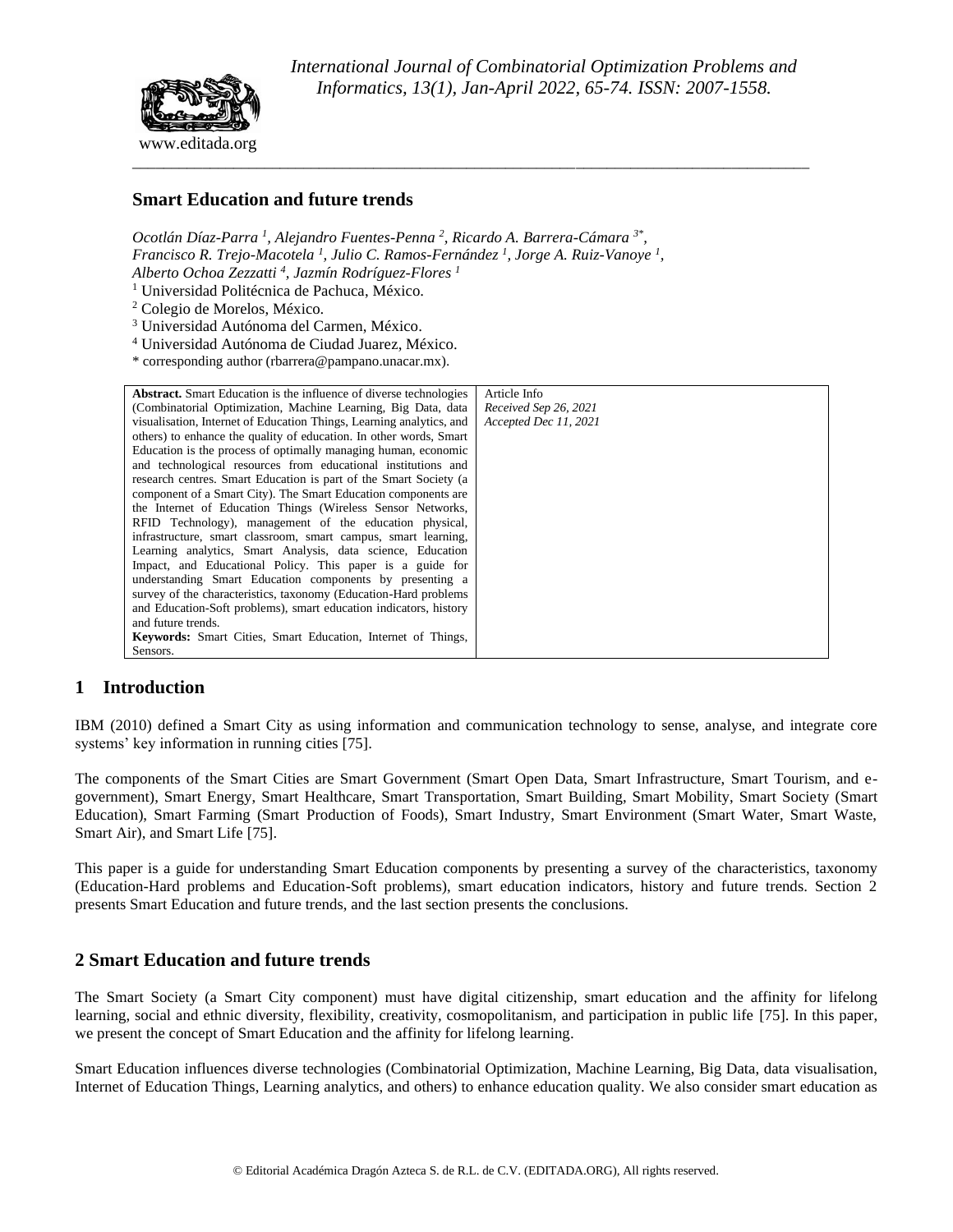the process of optimally managing human, economic, and technology resources from educational institutions and research centres.

The Education-objects could be:

- Pedagogical tools (laboratories for teaching and learning can be operated remotely, build a world or virtual learning environment, the platform for collaborative learning allowing the monitoring and acting on objects or physical environments, bodily conditions expressed by students during educational processes.
- The object of study or content of a programme (management of facilities and educational resources).
- Campus management or the physical infrastructure as windows or air conditioning, intelligent energy management of classrooms and offices, physical security and the perimeter of the facilities security, detection of earthquakes, fires, and humidity, management of visitors to the University campus, optimisation of the use of water through intelligent irrigation of gardens and green areas and the control systems of the water consumption in buildings.
- Academic administration of higher education (registration and attendance to classes and academic events of the higher education).

Smart Education in a Smart City has two kinds of problems and ways to resolve them:

- Education-Hard problems. All issues where there can be optimised (maximisation or minimisation) of the education's resources. The Smart Education-Hard Problems are the management of the Education with Technology to optimise or monitor in real-time by the Internet of Thing Technology the physical infrastructure, aspects related to the institutions of higher education as strategies for teaching and learning, high-tech services, the interaction student-professor, and the design and development of multimedia contents for learning.
- Education-Soft problems. A fuzzy concept is used to drive specific government educational agendas and others. The Smart Education-Soft Problems are the educational problems that handle information inaccurate or incomplete, with uncertainty and ambiguity, being Ambiguous, volatile, poorly understood, and dynamic (education public policy, administration, decision-making, educational reforms).

The Technology Components of Smart Education are (Figure 1):

- Internet of Education Things (IoEdT). IoEdT is a digital interconnect of not computational and computational Education-Objects using sensors and RFID technology with the Internet. IoEdT is related to the processes and activities of educational, research, administrative and other aspects related to the institutions of higher education as strategies for teaching and learning (smart learning), high-tech services (smart campus), the interaction student-professor (smart classroom), and the design and development of multimedia contents for learning (smart education). Wireless Sensor Networks. A Wireless Sensor Network (WSN) is a distributed network of multiple devices or sensors that monitor the education objects characteristics.
- Smart Classroom. A smart classroom integrates in an unobtrusive manner, sensor technology, communication technology, and artificial intelligence, among others, into the classroom to improve the learning process [11,12].
- Smart Campus. The smart campus is the educational institutions or universities that use technology to manage transport, waste, water, electricity, maintenance facilities, gardens and parks, even, the mobility of people and the parking of cars, the management integral of activities of the campus, and thus find the sustainability and efficiency of the university or educational institution. Management of the Education Physical infrastructure is the planning, organisation, direction and control of the material and technological resources (windows or air conditioning, intelligent energy management of classrooms and offices, physical security and the perimeter of the facilities security, detection of earthquakes, fires, and humidity, management of visitors to the University campus, optimisation of the use of water through intelligent irrigation of gardens and green areas and the control systems of the water consumption in buildings) of educational institutions.
- Smart Learning or Learning analytics (LA). LA is the collection, analysis, and use of the data accumulated about learning processes. LA uses statistical techniques, machine-learning approaches, and data visualisation techniques to provide knowledge that will help to optimise student performance, highlight students' problems (identify the students' problems and needs), Monitor efforts and progress of the students, analyse the evaluation process, discover the learning styles of the students, determine reforms on the learning processes, Monitor the learning process in the smart classroom, improve pedagogical strategies, and tune-up educational platforms [11].
- Data Science. Data Science analyses the behaviour of the data obtained from sensors and educational-object, extracting value from stored data, and formulating predictions through the patterns observed to serve for decision-making of Smart Education.
- Education Impact. The Education Impact is the desertion, illiteracy, and others.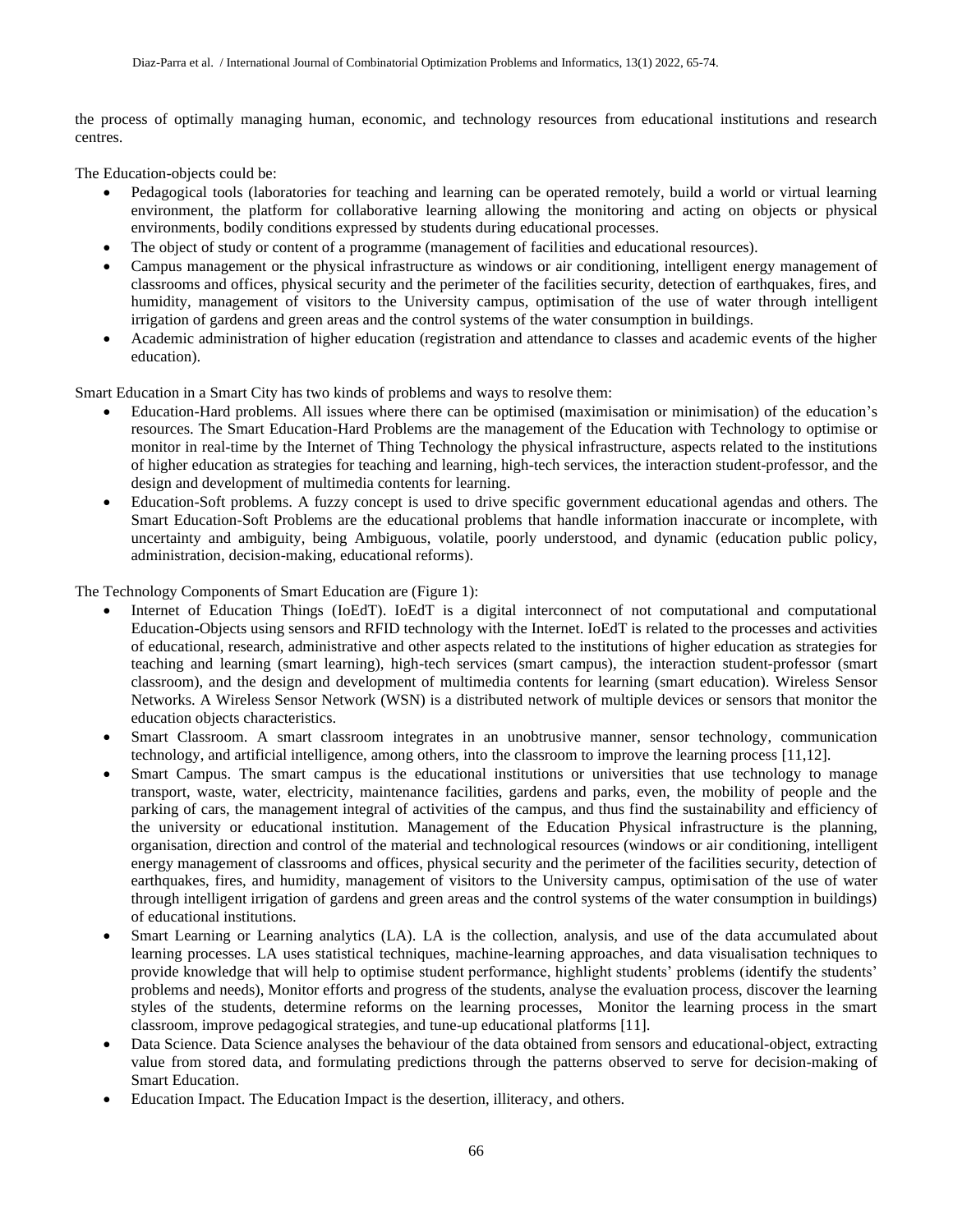• Educational Policy. Educational policies are agreements or laws (educational regulations and agreements) governmental related to education.



Figure 1. Components of Smart Education.

In table 1 are the Smart Education Indicators. The Smart Education Indicators serve to determine if it has the necessary elements to be considered intelligent education within a smart city.

| Table 1. Indicators of a Smart Education. |                                                                      |  |
|-------------------------------------------|----------------------------------------------------------------------|--|
| Indicators of the Smart Education         |                                                                      |  |
| <b>Smart Learning</b>                     | Educational technology (PowerPoint Presentation), Learning           |  |
|                                           | Management System LMS Platform (moodle, blackboard), Chat            |  |
|                                           | Room, E-Mail, Internet Connection, Multimedia Technology,            |  |
|                                           | Online Activity (online teaching, online discussion, online          |  |
|                                           | information searching), Video Conference.                            |  |
| <b>Smart Classroom</b>                    | Students face recognition, a digital archive of courses, Instant     |  |
|                                           | messages to teachers, voice recognition, virtual reality learning,   |  |
|                                           | class activity database, interactive whiteboard system, Automatic    |  |
|                                           | learning assessment systems, Virtual classroom, Distance             |  |
|                                           | education, Mobile Learning, Social and Ethnic diversity in the       |  |
|                                           | <b>Smart Classroom.</b>                                              |  |
| <b>Smart Campus</b>                       | Social and Ethnic diversity in the Smart Campus, Management of       |  |
|                                           | the Education Physical Infrastructure (Air conditioning, intelligent |  |
|                                           | energy management of classrooms and offices, physical security       |  |
|                                           | and the perimeter of the facilities security, detection of           |  |
|                                           | earthquakes, fires, and humidity, management of visitors to the      |  |
|                                           | University campus, optimisation of the use of water through          |  |

| Table 1. Indicators of a Smart Education. |  |
|-------------------------------------------|--|
|-------------------------------------------|--|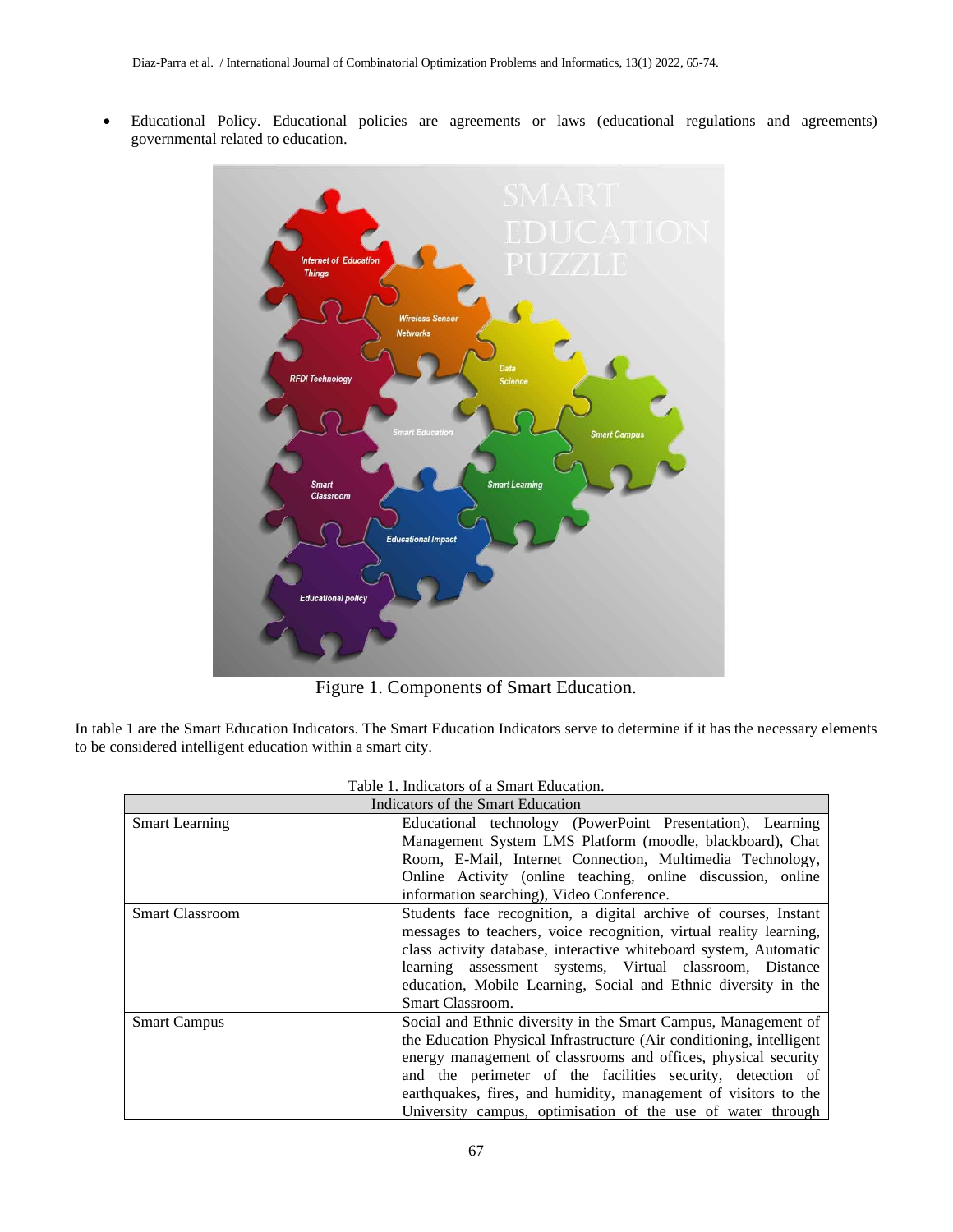|                                        | intelligent irrigation of gardens and green areas and the control<br>systems of the water consumption in buildings).                                                                                                                                                                               |
|----------------------------------------|----------------------------------------------------------------------------------------------------------------------------------------------------------------------------------------------------------------------------------------------------------------------------------------------------|
| Highly trained human capital formation | The affinity for lifelong learning, Citizen science, Open Science,<br>important scientific infrastructure, Flexibility, Creativity,<br>Cosmopolitanism and Participation in public life, technology and<br>innovation system, knowledge work and personal learning<br>environments, homeschooling. |

There are several works on Education-hard problems (Timetabling Scheduling Problem, University Timetabling, High School Timetabling, Examination Timetabling, Student Sectioning, School timetabling problem, and others).

Wren (1996) [96] proposed the timetabling Scheduling Problem (TSP) as allocation with selected resources constraints to being placed in space-time. The timetabling Scheduling Problem is a classical np-hard problem, where the main goal is to assign rooms or timeslots to create a timetable (figure 2). The main constraints are divided into two ways: a) Hard constraints (One resource person or room must not be assigned into two simultaneous events, All available courses must be scheduled, same period events can be assigned at the same timeslot if both events are the same type, but with different assistant groups, Each room has an availability schedule, Each event must be assigned to the instructor designated for the kind of event, Some events must be strictly assigned to specific instructors, Each room has a specific capacity and must be assigned to a specific group of assistants, And so on), b) Soft constraints (Every instructor has his/her availability schedule and preferred periods, All instructors have a limit of weekly work-hours, An event can be divided into more than one noncontiguous periods, The travel time of instructors and assistants between events must be minimised, And so on).



Figure 2. Timetabling Scheduling Problem representation.

The TSP has several variants where there are some related to school scheduling problems. The characteristics of each variant depend on the main objective, e.g., Wren (1996) [96] emphasises TSP oriented to minimise the total cost of resources; Carter (2001) oriented the TSP to decide when events will occur, and so on. Educational timetabling can be presented as the main education planning problems:

- University Timetabling. McCollum (2006) [2,5] proposed the university timetabling as a university course divided into sections, and designation of times, students and rooms. University timetabling is oriented to assign lectures to school rooms and timeslots to create high education timetables for students and teachers.
- High School Timetabling. Pillay (2013) [69] defined the High School Timetabling problem, where the aimed objective is to allocate classes, teachers and rooms into timeslots to satisfy the restrictions.
- Examination Timetabling. Qu et al. (2009) presented a study of Examination Timetabling, where this problem aims to schedule the exams for students with limited resources.
- Student Sectioning. This kind of problem consists of assigning students to sections of courses based on individual requests for each student.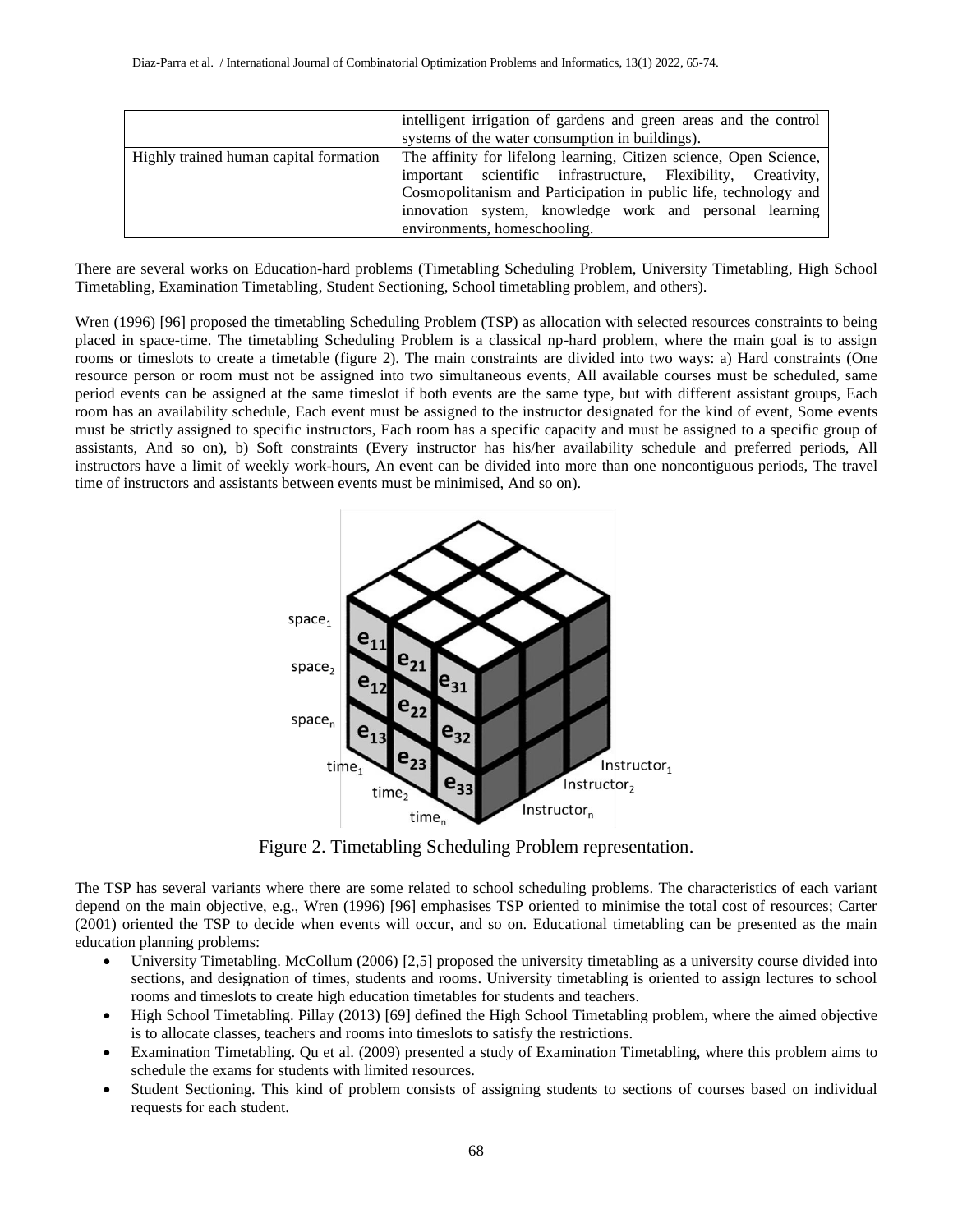• School timetabling problem (STP). Carter et al. (1997) [31,32] define this kind of problem as a subtype of course timetabling. The aim consists on to allocate the classes, teachers and spaces tuples into timetable slots to satisfy the constraints (hard and soft) of the instance. Based on Abramson (1991) [8,9], the students are grouped into classes prioritising the timetable construction process.

The School timetabling problem has been solved using different methodologies. The Methods used to solve the STP are: Simulated annealing: Abramson (1991) [8] used Simulated annealing where the atoms are the timetable's elements; Melicio et al. (2006) proposed a THOR timetabling tool. Evolutionary algorithms: Abramson et al. (1991) [9] used Genetic Algorithms; Beligiannis et al. (2008) used an adaptive evolutionary algorithm; Caldiera et al. (1997) used Genetic Algorithm; Filho et al. (2001) used a constructive genetic algorithm; Nurmi et al. (2008) used a Genetic Algorithm; Raghavjee et al. (2008) used a Genetic Algorithm; Wilke et al. (2002) used a Genetic Algorithm. Tabu Search: Bello et al. (2008) used Tabu Search into Graph Coloring Schema; Jacobsen et al. (2006) used Tabu Search into Graph Coloring Schema; Santos et al. (2005) used Tabu Search into an initial solution based on a constructive algorithm. Integer programming: Birbas et al. (1997) used integer programming; Santos et al. (2008) used integer programming with Fenchel cuts. Constraint programming: Valouxis et al. (2003) used constraint programming in local search. GRASP: Moura et al. (2010) used GRASP with path-relinking. Tiling algorithms: Kingston (2004) and Kingston (2006) used a tiling algorithm with hillclimbing and an alternating path algorithm; Kingston (2008) used a bipartite matching model. Hybrid approaches: Alvarez-Valdes et al. (1996) used parallel heuristic algorithm, Tabu search, graph theory and FloydWarshall algorithm; De Haan et al. (2007) used a branch-and-bound algorithm, dynamic priority rules, graph colouring first-fit heuristic and Tabu Search; Schaerf (1991) used RNA and Tabu Search; Birbas et al. (2009) used the shift assignment problem with integer programming.

Examination Timetabling has been solved using different methodologies of artificial intelligence and operational research, mainly: Hyper-heuristic [23,24,25,26,2,3,4,5,6,7,16,69,70,71], Adaptative methods [18], Graph-based [23,24,25,26].

University Timetabling has been solved with methodologies of artificial intelligence: Swarm-based algorithm (Fong et al. 2015), Graph Coloring [30,31,32], Simulated annealing [41,88,89,90], Tabu Search [1,2,53,62,63,64,37], Neighborhood Search [5,6], Local search [28], Genetic Algorithm [3,4], Ant Colony [43,81,82], Honey Bee [76,77], Artificial Bee Colony [16,17].

High School timetabling can be presented as the main education planning problems: Neighborhood [22,48,84], Hyper-heuristics [54], Integer programming [55,15,39,40,80] Max Sat [36], Parallel metaheuristics [86,21,79,59,8,9].

There are several works on Management of the Education and Physical Infrastructure (Campus management or the physical infrastructure as windows or air conditioning, intelligent energy management of classrooms and offices, physical security and the perimeter of the facilities security, detection of earthquakes, fires, and humidity, management of visitors to the University campus, optimisation of the use of water through intelligent irrigation of gardens and green areas and the control systems of the water consumption in buildings):

Information and Communication Technology (ICT) is the backbone and infrastructure for schools in organising the education processes. ICT-Based School Management System (SMS-ICT) is proposed to manage school institutions' information. SMS-ICT is oriented to facilitate the processes related to learning. Gaffar (2011) proposed some principles for the basic structure of the SMS-ICT: Athletic structure, High response capacity, Boundaryless, Professionalism and efficiency, High-capacity building, Synergy, Values-based, High leadership capacity, and Cost-effective.

Gaffar (2011) and Cooper et al. (2005) proposed the outcomes based on the application of the SMT - ICT: Structured Information on all subjects, Extracurricular programs to be managed, Overall self-managed development activities to support their interests, talents, and creativity of students, System acceptance of new students (conventional and online), Student profiles, Profile educators, Educational facilities and infrastructure, Main activities like a performance of school principals and performance evaluation of principals, Policies, strategic planning, and program annual school activities, Funds to the program of activities, financial management and accountability, and Evaluation systems.

Everard et al. (2004) [44] proposed the SMS-ICT change academic faculty's viewpoint in schools as a common requirement and have a high priority. Through ICT- the SMS data entry process that was originally performed repeatedly has become more organised and should not be repeated. This enables the management process at the school.

Blau and Presser (2013) [20] presented the School Management Systems as an important tool to increase effective e-leadership and data-based decision making. SMS optimise the flow of information between stakeholders. In this case, the authors focus the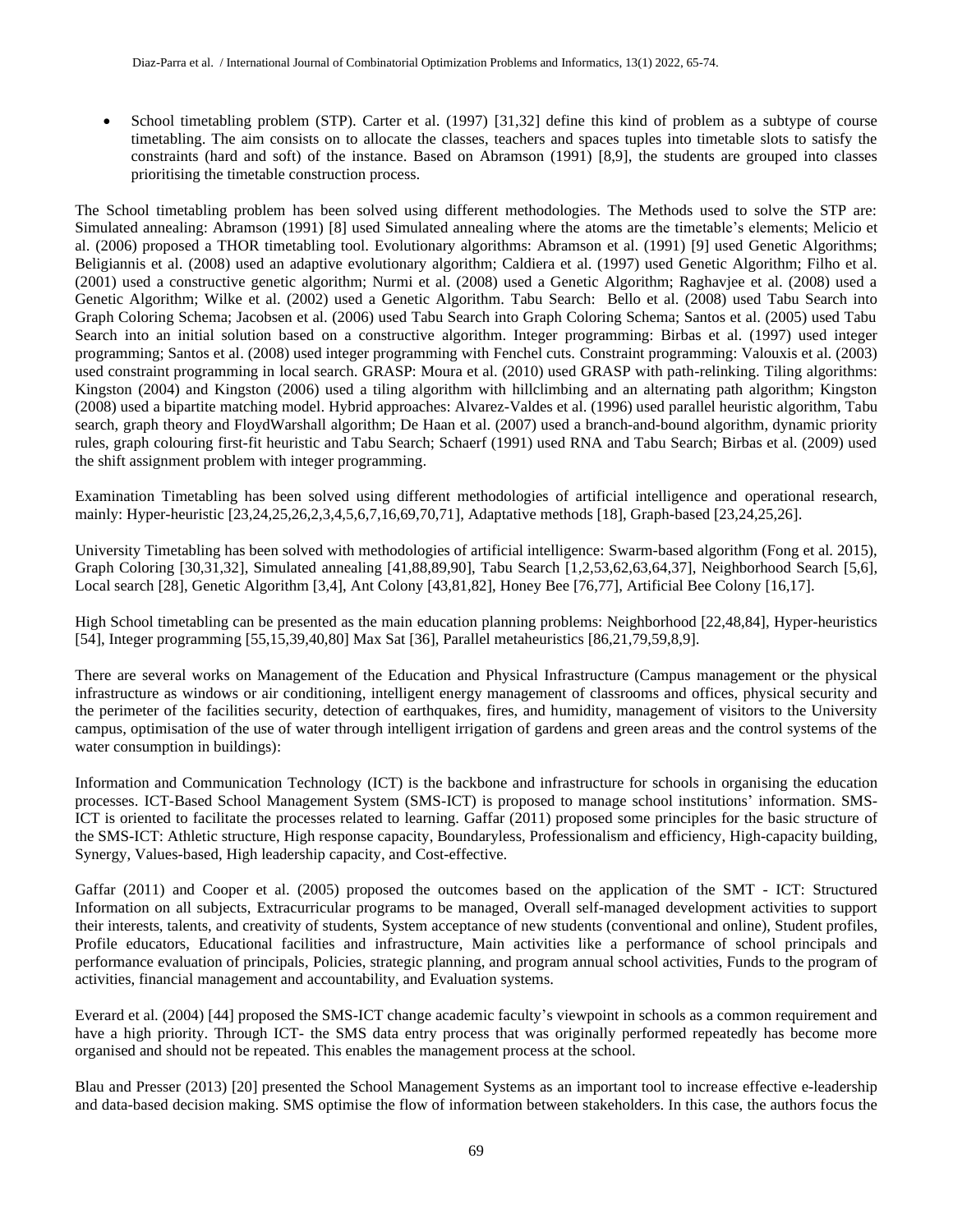research on the e-leaderships through the Mashov SMS on increasing the effectiveness. The SMS includes the next aspects: Making data-based decisions, Monitoring curriculum implementation, learning performance, Interaction with teachers, students and parents, and improving the school climate.

Egido-Galvez (2016) [42] mentioned that the implementation of SMS had been increased in these years. In this research, the author analyses the efficiency's increase for schools. The results showed that SMS has a positive impact on improving schools and a positive climate.

De Smet et al. (2012) [34] presented a large-scale study to understand the learning management systems (LMS) in secondary school. The results showed that Internal ICT support directly affects the informational use of the LMS and on a subjective norm.

Carballo-Santaolalla et al. (2017) [29] mentioned the use of Quality Management Systems (QMS) into educational organisations to define the improvement plan to evaluate the internal process. Rubin et al. (2010) [74] presented the effects on interaction and learned structures through the Learning Management Systems (LMS) to online courses. LMS support active engagement, meaningful connections, easy communication, and formative feedback, provide open-ended feedback and place course elements.

There are various types of affinity for lifelong learning: homeschooling (home education), adult education, continuing education, knowledge work and personal learning environments. Learning can be through massive open online courses (MOOC), assistive technology, the Web and workplace learning. Performing exercises for the brain lessens mental decline allowing lower expenditures for treatments related to Alzheimer's disease and degenerative diseases of the brain. There are several works on educational learning systems:

The Massive Open Online Courses (MOOC) is a solution for a high demand for people with training needs and a weak relationship between the tutor and participant. This can be improved with an architectural approach to monitoring and evaluating the quality of the course [52]. The MOOCs' level is related to prestige, public or private status, age, size or region. The prestige to be the most relevant [66]. MOOCs' use poses that any person regardless of the social or cultural status or location can access this type of training and must have access to the Internet, digital and technological knowledge, self-learning, and knowledge management [46]. MOOCs in Latin America education is analysed through publications from 2014 to 2017, Spain the highest and the lowest, Chile, Bolivia, Colombia, and Costa Rica [38].

Smartphones can support students with intellectual disabilities education and development activities, emotional and behavioural [97]. The use and acceptance of smart lenses can support learning and communication in children with autism spectrum disorders. Touch screens support educational skills (subjects such as geometry, the mathematics that requires good vision) and rehabilitation of children or young people who have different visual disabilities. Augmented reality supports special education by recognising Brazilian people's signs with deafness language [33]. The use of tablets and mobile applications improves students' socio-adaptive behaviour in public high schools with autism spectrum disorders – ASD (Fage et al., 2018).

There are various works about Big Data applied to education: Williamson (2018) [93] develop a data infrastructure that combines network organisations, software, standards, analysis and visualisation of data under the concept of an intelligent university is developed for higher education in the UK. Whang, Hu and Zhou (2018) [92] carried out a follow-up of students' emotional tendencies who completed tasks, commented, and participated in forums on MOOC platforms to propose teaching personalised through a semantic analysis model. Magal-Royo and García Laborda (2017) [61] propose establishing guidelines for data extraction to evaluate languages as a second language test. Tong and Li (2018) [91] analysed the factors that influence the demand for MOOCS in countries belonging to the OECD with tools such as Google Trends and Baidu Index.

Several works on IoT are applied to education (Smart Campus, Smart Classrooms): Luo (2018) [58] presents the smart campus planning problems and current research based on Wireless Sensors. Adeyemi et al. (2018) [10] performed a robust data exploration on daily Internet data traffic generated in a smart university campus for twelve consecutive months of 2017. MacLeod et al. (2018) [62] present the rationale for developing an instrument that measures students' preferences toward the smart classroom learning environment. Moreover, the data was purposely collected from 462 college students enrolled in at least one smart classroom. Aguilar et al. (2018) [11,12,13] propose the concept of Autonomic Cycle of Learning Analysis Tasks (a set of tasks of learning analysis, whose objective is to improve the learning process) and study the application of the autonomic cycle in a smart classroom (smartboard) and virtual learning environments. Byrne et al. (2017) [27] propose An IoT and Wearable Technology Hackathon for Promoting Careers in Computer Science.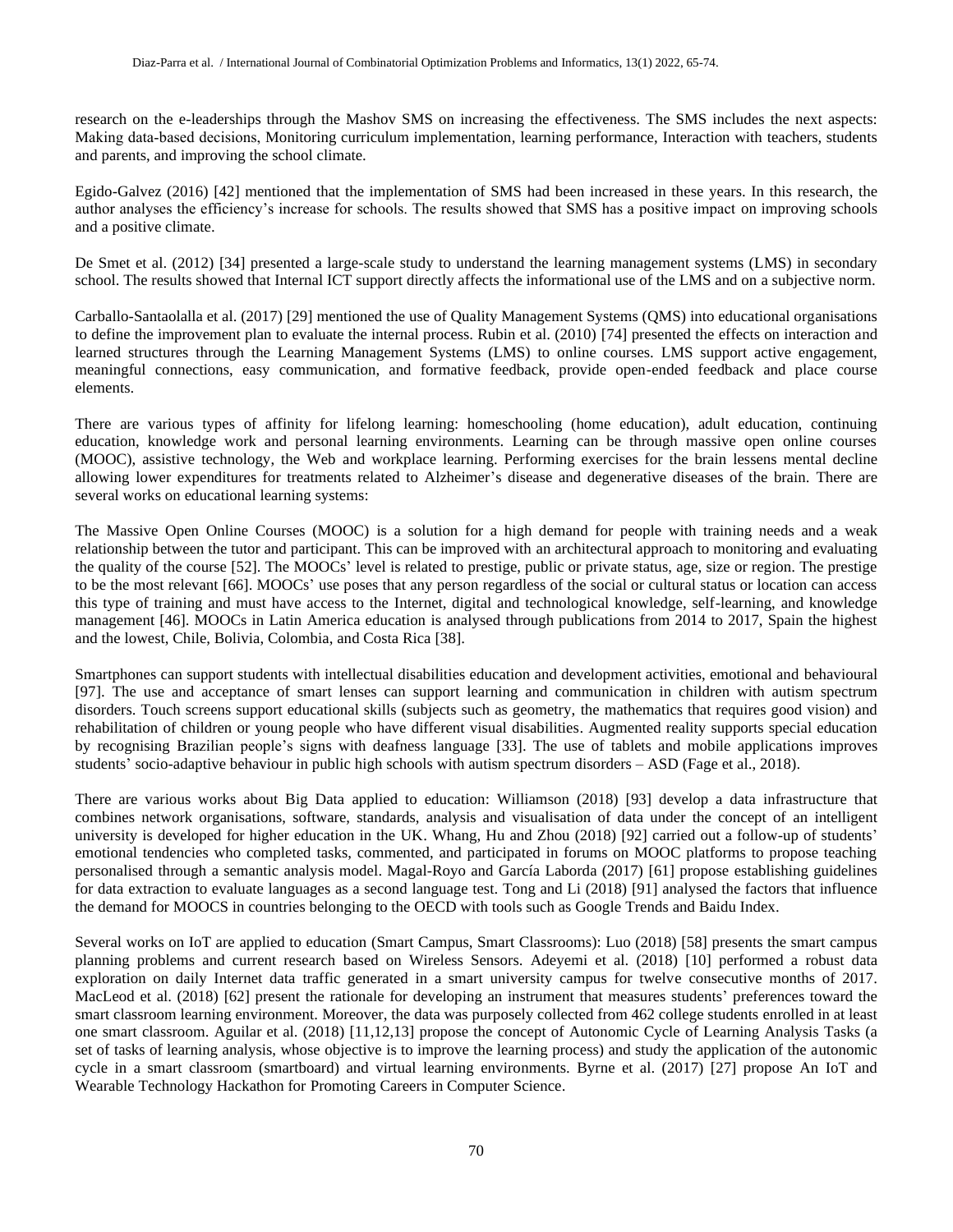An infrastructure about IoT in Education was presented for agricultural education by Gunasekera et al. (2018) [51] where the idea is to have a rapid building of multiple IoT applications at the university including many sensors by using a software-centric solution, in this way the people can access to the historical data from the sensors. In addition to this idea, it was proposed to use a web-based visualisation, so comparing the alternatives for software visualisation and IoT platforms is shown. Finally, it was developed IoT4SSAE is the preferred platform and as future work, it will be possible to have a SCADA system for agriculture.

For medical education a learning platform was designed by Ali et al. (2017) [14], they implement case-based learning (CBL) as a medium to educate about medical cases; the main idea in that paper was to have an interactive CBL between the students and the expert knowledge, this IoT application has the following layers: data perception, data aggregation, access technologies, cloud security, presentation, application and service and the business layer. The application was made at the University of Tasmania.

A different case is when the IoT is learning at the school as a tool for students, in (Szydlo et al., 2018) [87] where the communication protocols and embedded systems were presented to the students to develop IoT anywhere, thus, in the course presented to students they work in group and one of them implements the server for the IoT application, as future work it was planned to have 3D printed models of factories to have data acquisition.

A survey about IoT in education was shown by Gul et al. (2017) [49] where it was mentioned that both the teaching-learning process and educational infrastructure are opportunities for the IoT, so the impact of this technology in education was presented, in this way, the smart campus is an interesting application in universities having Internet in the classrooms, laboratories, notes sharing applications and mobile devices, there were mentioned some advantages in the use of IoT, but some problems as privacy and security must be resolved.

### **3 Conclusions**

Smart Education influences diverse technologies (Combinatorial Optimization, Machine Learning, Big Data, data visualisation, Internet of Education Things, Learning analytics, and others) to enhance education quality. We also consider smart education as the process of optimally managing human, economic, and technology resources from educational institutions and research centres. How education is taught should be improved with the use of technologies like the Internet of Education Things.

### **References**

- 1. Abdullah, S., Ahmadi, S., Burke, E.K., and Dror, M. (2007). Investigating Ahuja–Orlin's large neighbourhood search approach for examination timetabling. *OR Spectrum*, *29*(2), 351-372.
- 2. Abdullah, S., Ahmadi, S., Burke, E.K., Dror, M., and McCollum, B. (2007). A tabu-based large neighbourhood search methodology for the capacitated examination timetabling problem. *Journal of the Operational Research Society*, *58*(11), 1494- 1502.
- 3. Abdullah, S., and Turabieh, H. (2008, November). Generating university course timetable using genetic algorithms and local search. In *Convergence and Hybrid Information Technology, 2008. ICCIT'08. Third International Conference on* (Vol. 1, pp. 254-260). IEEE.
- 4. Abdullah, S., and Turabieh, H. (2012). On the use of multi neighbourhood structures within a Tabu-based memetic approach to university timetabling problems. *Information Sciences*, *191*, 146-168.
- 5. Abdullah, S., Burke, E.K., and McCollum, B. (2005, July). An investigation of variable neighbourhood search for university course timetabling. In *The 2nd multidisciplinary international conference on scheduling: theory and applications (MISTA)* (pp. 413-427).
- 6. Abdul-Rahman, S., Burke, E.K., Bargiela, A., McCollum, B., and Özcan, E. (2014). A constructive approach to examination timetabling based on adaptive decomposition and ordering. *Annals of Operations Research*, *218*(1), 3-21.
- 7. Abdul-Rahman, S.A., Bargiela, A., Burke, E.K., Özcan, E., McCollum, B., and McMullan, P. (2014). Adaptive linear combination of heuristic orderings in constructing examination timetables. *European Journal of Operational Research*, *232*(2), 287-297.
- 8. Abramson, D. (1991). Constructing school timetables using simulated annealing: sequential and parallel algorithms. *Management Science*, *37*(1), 98-113.
- 9. Abramson, D., and Abela, J. (1991). A parallel genetic algorithm for solving the school timetabling problem. Proceedings of the 15 Australian computer science conference, Hobart, Australia, pp. 1-11.
- 10. Adeyemi, O.J., Popoola, S.I., Atayero, A.A., Afolayan, D.G., Ariyo, M., and Adetiba, E. (2018). Exploration of daily Internet data traffic generated in a smart university campus. *Data in brief*, *20*, 30-52.
- 11. Aguilar, J., Cordero, J., and Buendía, O. (2018). Specification of the autonomic cycles of learning analytic tasks for a smart classroom. *Journal of Educational Computing Research*, *56*(6), 866-891.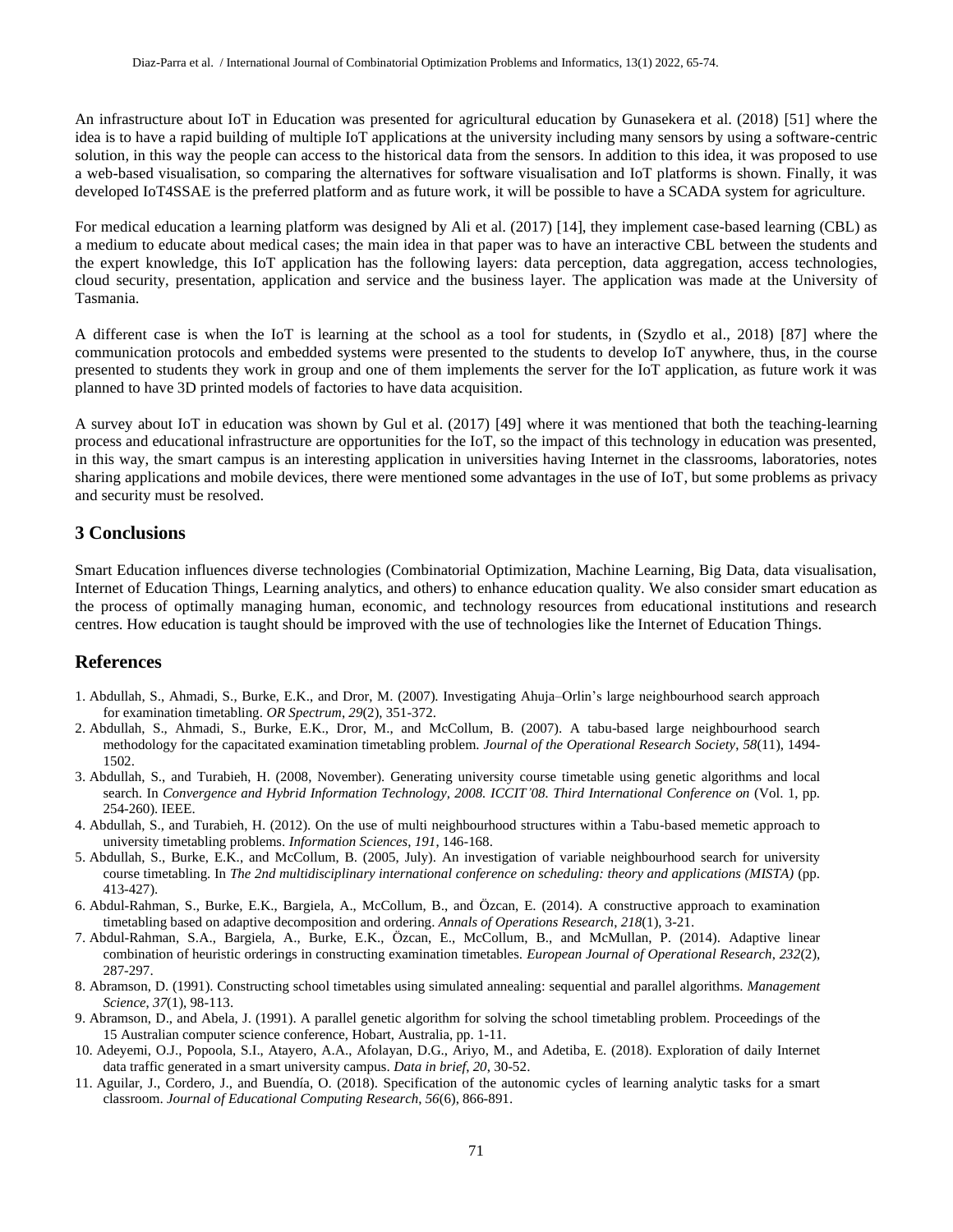- 12. Aguilar, J., Sánchez, M., Cordero, J., Valdiviezo-Díaz, P., Barba-Guamán, L., & Chamba-Eras, L. (2018). Learning analytics tasks as services in smart classrooms. *Universal Access in the Information Society*, Vol. 17, No. 4, 693-709.
- 13. Aguilar, J., Valdiviezo, P., Cordero, J., and Sánchez, M. (2015, January). Conceptual design of a smart classroom based on multiagent systems. In *Proceedings on the International Conference on Artificial Intelligence (ICAI)* (p. 471). The Steering Committee of The World Congress in Computer Science, Computer Engineering and Applied Computing (WorldComp).
- 14. Ali, M., Bilal, H.S.M., Razzaq, M.A., Khan, J., Lee, S., Idris, M., Aazam, M., Choi, T., Han, S.C., and Kang B.H. (2017). IoTFLiP: IoT-based flipped learning platform for medical education. *Digital Communication and Networks*, 3(3), 188-194.
- 15. Al-Yakoob, S.M., and Sherali, H.D. (2015). Mathematical models and algorithms for a high school timetabling problem. *Computers & Operations Research*, *61*, 56-68.
- 16. Alzaqebah, M., and Abdullah, S. (2011). Comparison on the selection strategies in the artificial bee colony algorithm for examination timetabling problems. *Int J Soft Comput Eng*, *1*(5), 158-163.
- 17. Alzaqebah, M., and Abdullah, S. (2011, August). Hybrid artificial bee colony search algorithm based on disruptive selection for examination timetabling problems. In *International Conference on Combinatorial Optimization and Applications* (pp. 31-45). Springer, Berlin, Heidelberg.
- 18. Asta, S., Özcan, E., and Parkes, A.J. (2013, January). Batched mode hyper-heuristics. In *International Conference on Learning and Intelligent Optimisation* (pp. 404-409). Springer, Berlin, Heidelberg.
- 19. Bilgin, B., Özcan, E., and Korkmaz, E. E. (2006, August). An experimental study on hyper-heuristics and exam timetabling. In *International Conference on the Practice and Theory of Automated Timetabling* (pp. 394-412). Springer, Berlin, Heidelberg.
- 20. Blau, I., and Presser, O. (2013). e‐Leadership of school principals: Increasing school effectiveness by a school data management system. *British Journal of Educational Technology*, *44*(6), 1000-1011.
- 21. Bożejko, W., Pempera, J., and Smutnicki, C. (2013). Parallel tabu search algorithm for the hybrid flow shop problem. *Computers & Industrial Engineering*, *65*(3), 466-474.
- 22. Brito, S.S., Fonseca, G.H., Toffolo, T.A., Santos, H.G., and Souza, M.J. (2012). A SA-VNS approach for the high school timetabling problem. *Electronic Notes in Discrete Mathematics*, *39*, 169-176.
- 23. Burke, E.K., Gendreau, M., Hyde, M., Kendall, G., Ochoa, G., Özcan, E., and Qu, R. (2013). Hyper-heuristics: A survey of the state of the art. *Journal of the Operational Research Society*, *64*(12), 1695-1724.
- 24. Burke, E.K., Kendall, G., Mısır, M., and Özcan, E. (2012). Montecarlo hyper-heuristics for examination timetabling. *Annals of Operations Research*, *196*(1), 73-90.
- 25. Burke, E.K., McCollum, B., Meisels, A., Petrovic, S., and Qu, R. (2007). A graph-based hyper-heuristic for educational timetabling problems. *European Journal of Operational Research*, *176*(1), 177-192.
- 26. Burke, E.K., Pham, N., Qu, R., and Yellen, J. (2012). Linear combinations of heuristics for examination timetabling. *Annals of Operations Research*, *194*(1), 89-109.
- 27. Byrne, J.R., O'Sullivan, K., and Sullivan, K. (2017). An IoT and Wearable Technology Hackathon for Promoting Careers in Computer Science. *IEEE Transactions on Education*, *60*(1), 50-58.
- 28. Caramia, M., Dell'Olmo, P., and Italiano, G. F. (2000, September). New algorithms for examination timetabling. In *International Workshop on Algorithm Engineering* (pp. 230-241). Springer, Berlin, Heidelberg.
- 29. Carballo-Santaolalla, R., Fernández-Díaz, M.J., and Rodríguez-Mantilla, J.M. (2017). Design and validation of a scale to evaluate the impact of implementing a quality management system in schools. *Revista Complutense de Educación*, *28*(4), 1211- 1226.
- 30. Carter, M.W. (2001). Scheduling and sequencing Timetabling. In *Encyclopedia of operations research and management science* (pp. 833-836). Springer, Boston, MA.
- 31. Carter, M.W., and Laporte, G. (1997, August). Recent developments in practical course timetabling. In *international conference on the practice and theory of automated timetabling* (pp. 3-19). Springer, Berlin, Heidelberg.
- 32. Carter, M.W., Laporte, G., and Lee, S.Y. (1996). Examination timetabling: Algorithmic strategies and applications. *Journal of the Operational Research Society*, *47*(3), 373-383.
- 33. De Carvalho, D., and Manzini, E.J. (2017). Application of a learning program of words in libras using virtual reality technology. *Revista Brasileira de Educacao Especial, 23*(2), 215-232. doi: 10.1590/s1413-65382317000200005
- 34. De Smet, C., Bourgonjon, J., De Wever, B., Schellens, T., and Valcke, M. (2012). Researching instructional use and the technology acceptation of learning management systems by secondary school teachers. *Computers & Education*, *58*(2), 688- 696.
- 35. Demeester, P., Bilgin, B., De Causmaecker, P., and Berghe, G. V. (2012). A hyperheuristic approach to examination timetabling problems: benchmarks and a new problem from practice. *Journal of Scheduling*, *15*(1), 83-103.
- 36. Demirovic, E., and Musliu, N. (2014). Modeling high school timetabling as partialweighted maxsat. In *LaSh 2014: The 4th Workshop on Logic and Search (a SAT/ICLP workshop at FLoC 2014), July 18, Vienna, Austria*.
- 37. Di Gaspero, L., and Schaerf, A. (2000, August). Tabu search techniques for examination timetabling. In *International Conference on the Practice and Theory of Automated Timetabling* (pp. 104-117). Springer, Berlin, Heidelberg.
- 38. Díaz Mendoza, Y., Baena Castro, M.A., and Baena Castro, G.R. (2017). MOOC en la educación: Un acercamiento al estado de conocimiento en Iberoamérica, 2014 - 2017. *Marcelo Arturo Baena Castro, 8*(15), 259 - 278. doi: 10.23913/ride.v8i15.299
- 39. Dorneles, Á.P., de Araújo, O.C., and Buriol, L.S. (2014). A fix-and-optimise heuristic for the high school timetabling problem. *Computers & Operations Research*, *52*, 29-38.
- 40. Dorneles, Á.P., de Araújo, O.C., and Buriol, L.S. (2017). A column generation approach to high school timetabling modeled as a multicommodity flow problem. *European Journal of Operational Research*, *256*(3), 685-695.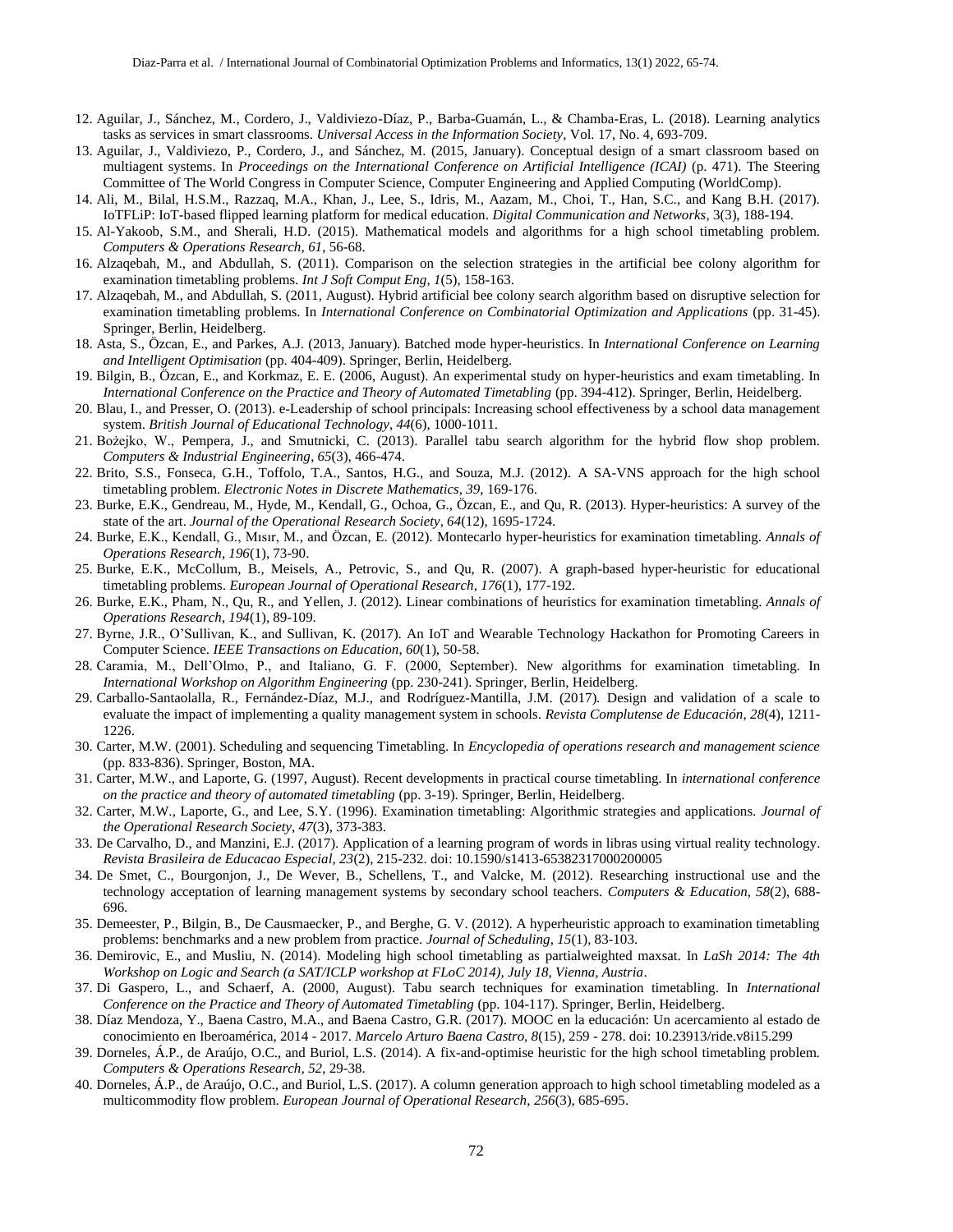- 41. Dowsland, K.A. (1997, August). Off-the-Peg or Made-to-Measure? Timetabling and Scheduling with SA and TS. In *International Conference on the Practice and Theory of Automated Timetabling* (pp. 37-52). Springer, Berlin, Heidelberg.
- 42. Egido Gálvez, I., Fernández Cruz, F.J., and Fernández Díaz, M.J. (2016). Evaluation of the impact of quality management systems on school climate. *International Journal of Educational Management*, *30*(4), 474-492.
- 43. Eley, M. (2007, August). Ant algorithms for the exam timetabling problem. In *International Conference on the Practice and Theory of Automated Timetabling* (pp. 364-382). Springer, Berlin, Heidelberg.
- 44. Everard, K.B., Morris, G., and Wilson, I. (2004). *Effective school management*. Sage.
- 45. Fage, C., Consel, C.Y., Balland, E., Etchegoyhen, K., Amestoy, A., Bouvard, M., and Sauzéon, H. (2018). Tablet apps to support first school inclusion of children with autism spectrum disorders (ASD) in mainstream classrooms: A pilot study. *Frontiers in Psychology, 9*(OCT). doi: 10.3389/fpsyg.2018.02020.
- 46. Fernández-Ferrer, M. (2017). Democratizando la Educación a Nivel Mundial: ¿Ficción o Realidad? El papel de los Cursos en Línea Masivos y Abiertos. *Profesorado. Revista de Currículum y Formación de Profesorado, 21*(2), 445-461.
- 47. Fong, C.W., Asmuni, H., and McCollum, B. (2015). A hybrid swarm-based approach to university timetabling. *IEEE Transactions on Evolutionary Computation*, *19*(6), 870-884.
- 48. Fonseca, G.H., and Santos, H.G. (2014). Variable neighborhood search based algorithms for high school timetabling. *Computers & Operations Research*, *52*, 203-208.
- 49. Gul, S., Asif, M., Ahmad, S., Yasir, M., Majid, M., & Arshad, M. S. (2017). A survey on role of Internet of things in education. *IJCSNS*, *17*(5), 159.
- 50. Gul, S., Asif., M., Ahmad, S., Yasir, M., Majid, M. and Malik, M.S.A. (2017). A survey on role on Internet of things in education. *International Journal of Computer Science and Network Security*, 17(5), 159-165.
- 51. Gunasekera, K., Borrero A.N., Vasuian, F. and Bryceson K.P. (2018). Experiences in building an IoT infraestructure for agriculture education. *Procedia Computer Science*, 135, 155-162.
- 52. Jaramillo Morillo, D.A., and Solarte Sarasty, M.F. (2016). Architectural approach for automatic follow up of learning activities in massive open online courses. *Sistemas & Telemática, 14*(37), 57-72.
- 53. Kendall, G., and Hussin, N.M. (2005). An investigation of a tabu-search-based hyper-heuristic for examination timetabling. In *Multidisciplinary Scheduling: Theory and Applications* (pp. 309-328). Springer, Boston, MA.
- 54. Kheiri, A., Ozcan, E., and Parkes, A.J. (2012, August). Hysst: Hyper-heuristic search strategies and timetabling. In *Proceedings of the ninth international conference on the practice and theory of automated timetabling (PATAT 2012)* (pp. 497-499).
- 55. Kristiansen, S., Sørensen, M., and Stidsen, T. R. (2015). Integer programming for the generalised high school timetabling problem. *Journal of Scheduling*, *18*(4), 377-392.
- 56. Larusson, J.A., and White, B. (2014). *Learning analytics: From research to practice* (Vol. 13). Springer.
- 57. Leo, F., Cocchi, E., and Brayda, L. (2017). The Effect of Programmable Tactile Displays on Spatial Learning Skills in Children and Adolescents of Different Visual Disability. *IEEE Transactions on Neural Systems and Rehabilitation Engineering, 25*(7), 861-872. doi: 10.1109/tnsre.2016.2619742
- 58. Luo, L. (2018). Data Acquisition and Analysis of Smart Campus Based on Wireless Sensor. *Wireless Personal Communications*, Vol. 2012 2897-2911.
- 59. Luque, G., and Alba, E. (2015, September). Parallel hybrid trajectory based metaheuristics for real-world problems. In *Intelligent Networking and Collaborative Systems (INCOS), 2015 International Conference on* (pp. 184-191). IEEE.
- 60. MacLeod, J., Yang, H. H., Zhu, S., and Li, Y. (2018). Understanding students' preferences toward the smart classroom learning environment: Development and validation of an instrument. *Computers & Education*, *122*, 80-91.
- 61. Magal -Royo, T., and García Laborda, J. (2017). Una aproximación del efecto en el aprendizaje de una lengua extranjera debida a la obtención de datos a través de exámenes en línea de idiomas. *RED. Revista de Educación a Distancia*(53), 1-14.
- 62. Malik, A.M.A., Ayob, M., and Hamdan, A.R. (2009, October). Iterated two-stage multi-neighbourhood tabu search approach for examination timetabling problem. In *Data Mining and Optimization, 2009. DMO'09. 2nd Conference on* (pp. 141-148). IEEE.
- 63. Malik, A.M.A., Ayob, M., and Hamdan, A.R. (2010, November). Stratified random sampling technique for integrated two-stage multi-neighbourhood tabu search for examination timetabling problem. In *Intelligent Systems Design and Applications (ISDA), 2010 10th International Conference on* (pp. 1326-1331). IEEE.
- 64. Malik, A.M.A., Othman, A.K., Ayob, M., and Hamdan, A.R. (2011, June). Hybrid integrated two-stage multi-neighbourhood tabu search-EMCQ technique for examination timetabling problem. In *Data Mining and Optimization (DMO), 2011 3rd Conference on* (pp. 232-236). IEEE.
- 65. McCollum, B. (2006). University timetabling: Bridging the gap between research and practice. *E Burke, HR, ed.: 5th International Conference on the Practice and Theory of Automated Timetabling PATAT*, 15-35.
- 66. Ospina-Delgado, J.E., Zorio-Grima, A., and García-Benau, M.A. (2016). Massive open online courses in higher education: A data analysis of the MOOC supply. *Intangible Capital, 12*(5), 1401-1450.
- 67. Ozcan, E., Bykov, Y., Birben, M., and Burke, E.K. (2009, May). Examination timetabling using late acceptance hyperheuristics. In *Evolutionary Computation, 2009. CEC'09. IEEE Congress on* (pp. 997-1004). IEEE.
- 68. Parkes, A.J., Özcan, E., and Karapetyan, D. (2015, January). A software interface for supporting the application of data science to optimisation. In *International Conference on Learning and Intelligent Optimisation* (pp. 306-311). Springer, Cham.
- 69. Pillay, N. (2012). Evolving hyper-heuristics for the uncapacitated examination timetabling problem. *Journal of the Operational Research Society*, *63*(1), 47-58.
- 70. Pillay, N. (2014). A survey of school timetabling research. *Annals of Operations Research*, *218*(1), 261-293.